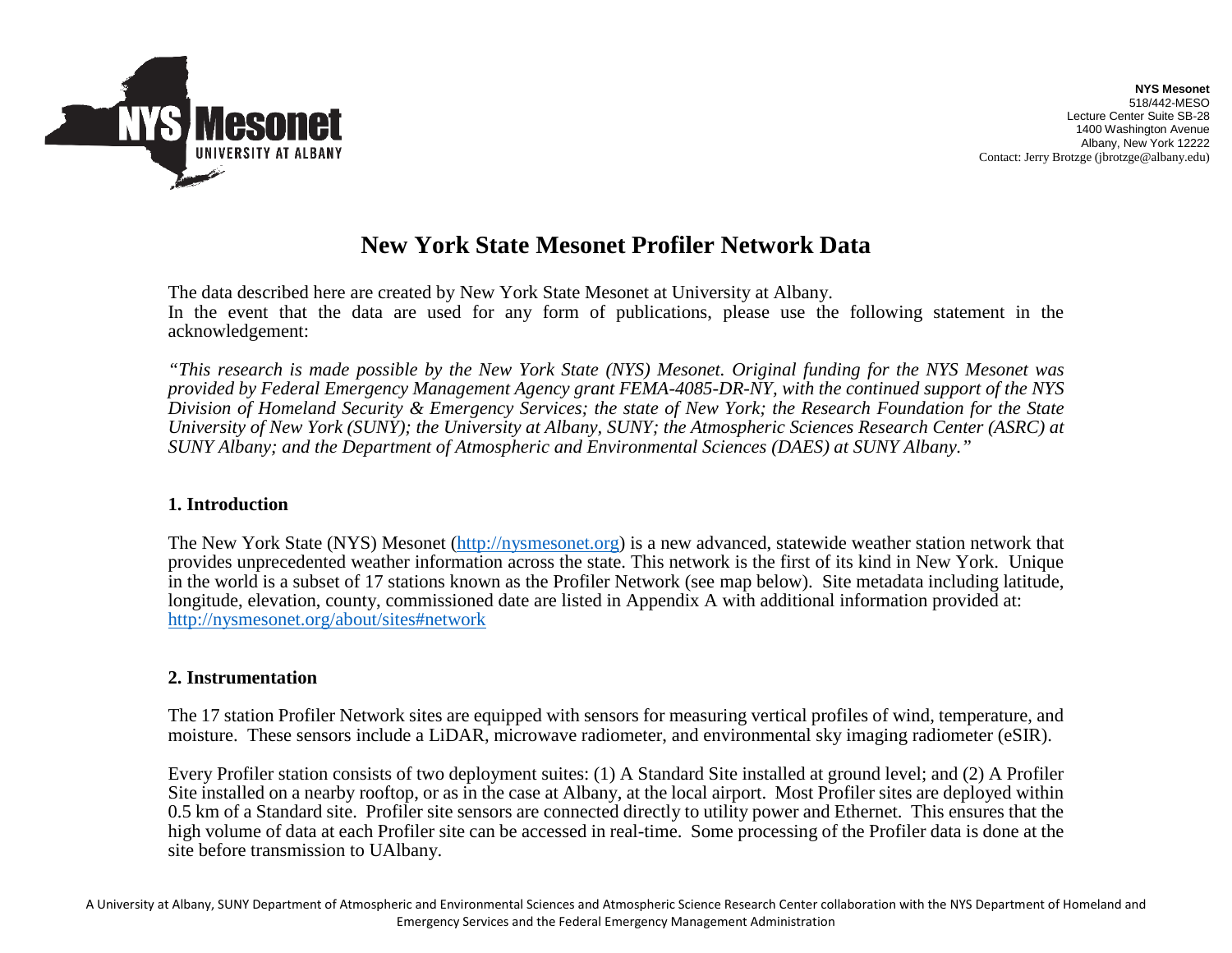

Fig. 1: Network of 17 Profiler stations, each equipped with a LiDAR, microwave radiometer and environmental sky imager radiometer (eSIR).

A **LiDAR (Light Detection and Ranging)** is an active remote sensor that uses an eye-safe laser as an emitter. The LiDAR emits short pulses of light into the atmosphere. The emitted radiation intercepts atmospheric particles and molecules along the line of sight. A portion of that radiation is scattered backward and collected by the LiDAR reception system. The optical signal is then translated into a voltage over time and distance by multiplication of the speed of light. An accurate range dependent profile of backscattered light is obtained by calibrating the optical signal. This allows the acquisition of the u, v, and w components of the wind at user-defined distances (range gates) permitting real-time observations of radial wind speed and other parameters such as signal-to-noise ratio and wind speed standard deviation. Raw data includes a time stamp; u, v, and w wind components; the signal-to-noise ratio (SNR); the spectral bandwidth; backscatter; and raw signals. Derived products may include boundary layer height, turbulence kinetic energy and aerosol loading.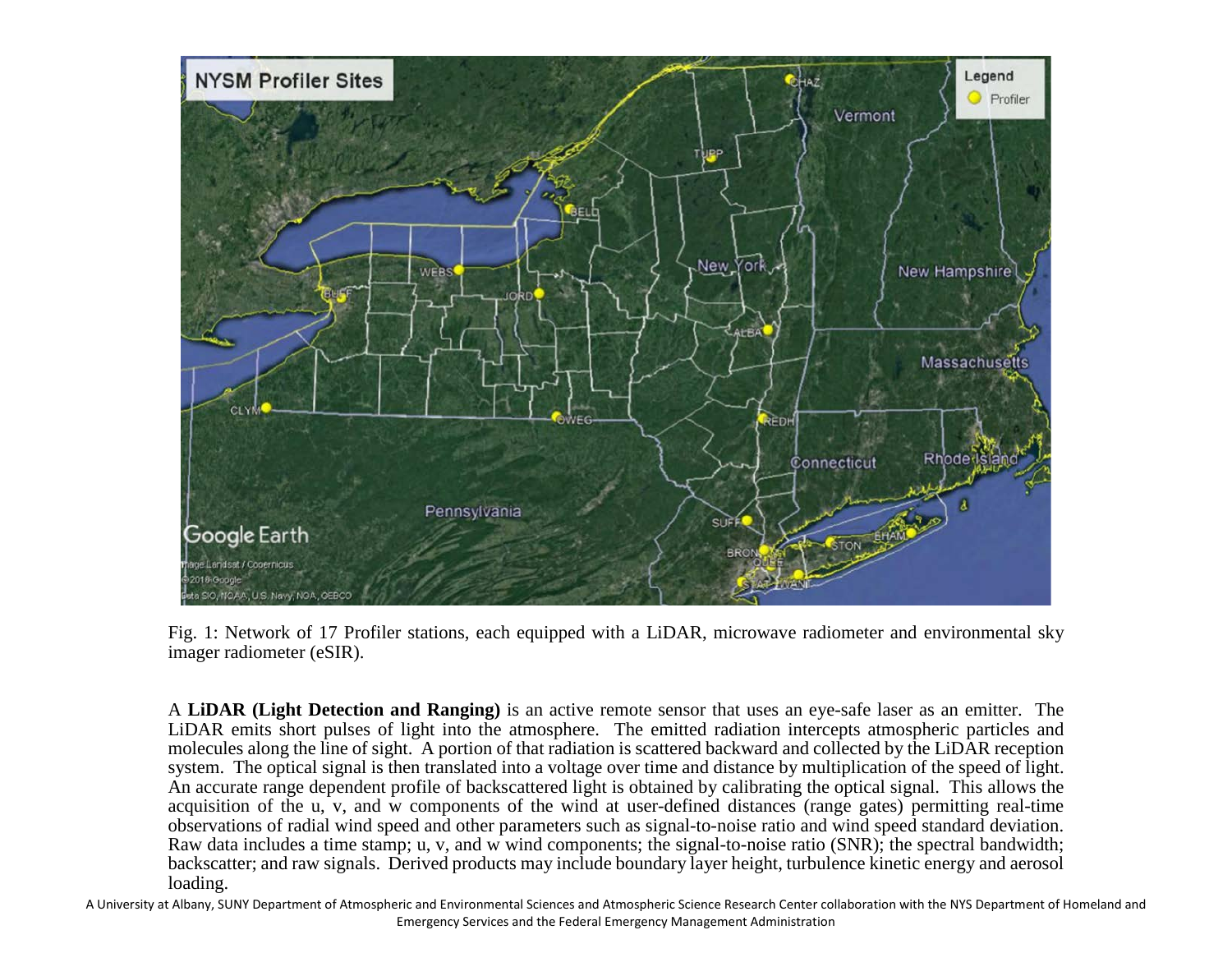The LiDAR selected for the NYS Mesonet is the Leosphere scanning Doppler Windcube 100S. The sensor weighs 232 kg (511 lbs), and measures approximately 1008 x 814 x 1365 mm (3.3' x 2.7' x 4.5') (L x W x H). The LiDARs are maintained in collaboration with Renewable NRG Systems and Vaisala.

The LiDAR has a vertical range up to 7 km AGL with a vertical resolution of 25-50 m and a temporal resolution of 1 s. The LiDAR radial wind speed accuracy is approximately 0.1 m/s with a range of 0 to 60 m/s; the sensor wind direction accuracy is about 2<sup>o</sup>. The sensor can operate in temperatures from -30<sup>o</sup> C to +45<sup>o</sup> C. All data are averaged over 5-min periods. Averaged data are displayed in real-time, whereas 1 s data are available only after manual download of the data from the sites.

In general, the LiDAR is set to collect data using the Doppler Beam Swinging (DBS) scan mode. The DBS mode consists of a collection of five scans, including scans at 75º above the horizon in each cardinal direction (N, E, S, W), and nadir. These scans are combined to reconstruct the three-dimensional wind field.

A **microwave radiometer** (MWR) is an active remote sensor designed to retrieve real-time estimates of temperature, humidity, and cloud profiles in the lower atmosphere. The sensor uses a microwave transmitter to monitor the microwave emissions from specific temperature- and moisture-sensitive spectra within the atmospheric column. A retrieval technique is used to convert the received microwave values into estimated vertical thermodynamic profiles. An accurate range dependent profile is obtained through careful calibration of the microwave signal. The microwave radiometer provides output for estimating the temperature and humidity profiles, total liquid water path (LWP), and cloud liquid water content.

The microwave radiometer selected for the NYS Mesonet is the Radiometrics' MP-3000A. It provides temperature and moisture profiles up to 10 km with a radiometric accuracy of  $< 0.3$  K. The antenna beam resolution is  $< 2.5^{\circ}$  for the temperature profile and < 7.5° for the humidity profile. Profiles are generated every 10 sec. The radiometer operates in a range between -40° C and +45° C, with a total power consumption of  $\lt$  500 W. The data collected and archived include: (i) Level  $0$  – raw data; (ii) Level 1 – meteorological sensor data and brightness temperature; (iii) Level  $2$  – Temperature, water vapor, liquid water, RH profiles and column integrated vapor and liquid; and (iv) Calibration data.

Vertical profiles are generated from averages of observations calculated over 10-minute periods. The 10-min averaged data are collected from across the network and transmitted to the University at Albany, where the data are quality controlled, organized into a given file format, and then archived and disseminated to users. The list of variables archived and their units are described in Section 3 below. Quality control flags provided by the vendor are applied to the data in real-time, and all bad data identified by these flags are quality controlled out, meaning that these data are not given out to users. As placeholders for bad/missing data, netCDF files use the FillValue attribute "NaN".

Note that MWR sensors require regular calibration. The K-band is calibrated using a "tip calibration", which is done approximately every 2 weeks and is applied remotely. The V-band is calibrated using a liquid nitrogen calibration. This must be done on site, and so is completed about once every 6 months, and more frequently when possible. The dates of sensor calibrations are listed in Appendices C and D. During sensor calibration, the MWR data are not collected.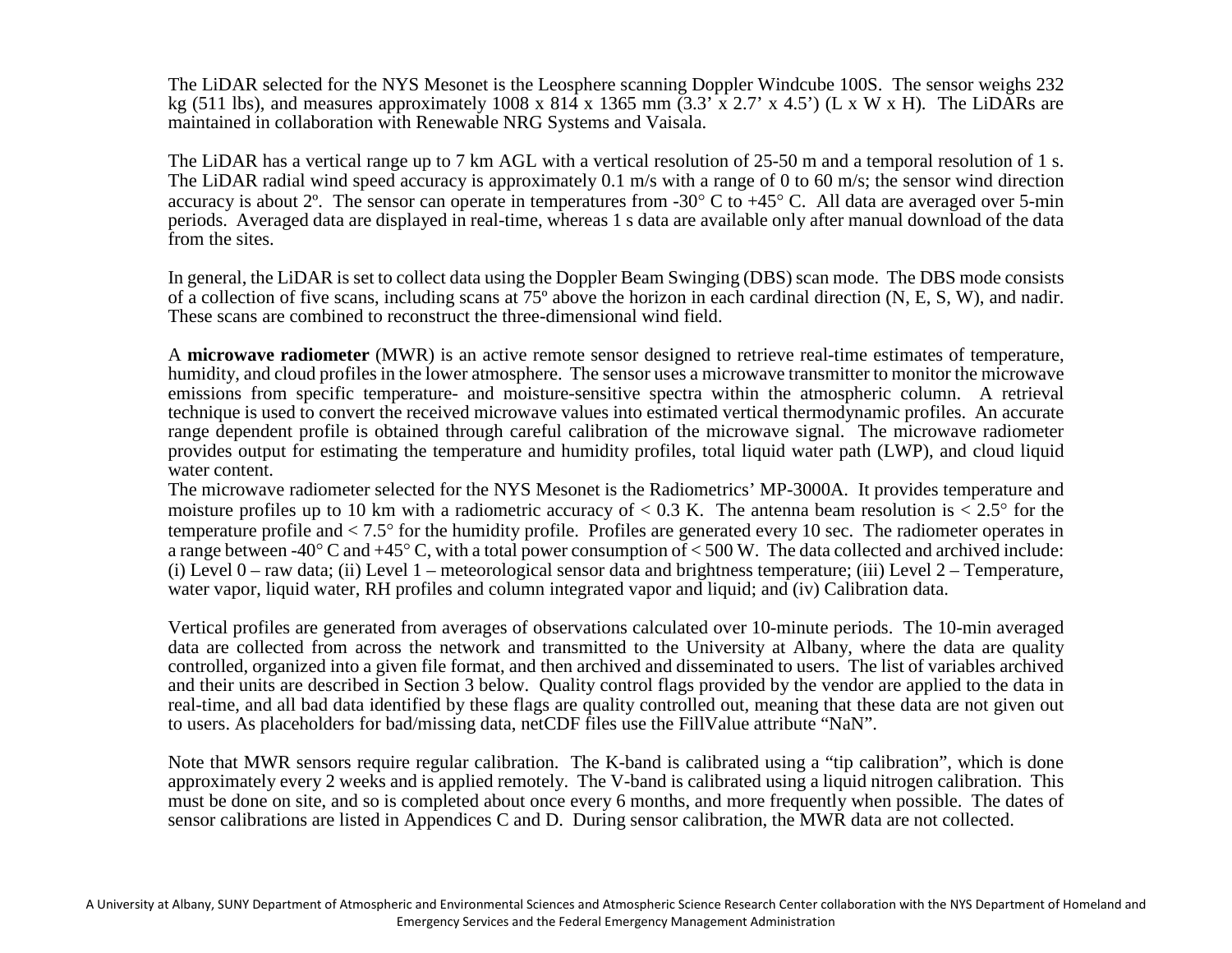An **environmental Sky Imaging Radiometer (eSIR)** is a sensor that measures the sun's direct radiance by tracking the path of the sun throughout the day. The measurement collected at the earth's surface can provide a measure of the atmospheric properties and optical depth, when compared against the theoretical top-of-the-atmosphere estimate. Output from the sun photometer includes fish-eye sky photographs and narrowband spectral direct and diffuse radiation. Each sun photometer has been built in-house by research scientists in the New York State Mesonet and Atmospheric Sciences Research Center (ASRC).

The temporal and spatial resolutions of the three Profiler Network sensors are as follows:

LiDAR:

- Vertical resolution: 25 m from 100 m to 1000 m; 50 m from 1000 m to 7000 m

Time resolution:  $\sim$  20-second increments for a full DBS scan, but this is variable depending on dwell time, wipes, lubrication, etc. Ten minute averages are provided.

MWR:

- Vertical resolution: 50 m from 0 m to 500 m; 100 m from 500 m to 2000 m; and 250 m from 2000 m to 10000m

Time resolution: The native time resolution is  $\sim$ 2 minutes, 35 seconds. Ten minute averages are provided. eSIR:

- Time resolution: Photo images and radiation data are collected every five minutes during daylight hours.

# **3. Data format**

Profiler data are provided in NetCDF format. A list of Profiler data variables are listed in Appendix B. The short names of variables are used in the data and are explained in the table below. All files are organized according to date, i.e. each file contains all data for that day and that month at one station. These files do not include any data averaging.

For the LiDAR NetCDF files, the name convention is yyyymmdd.nc, where yyyy is 4-digit year, mm for numeric month, dd for date. For the MWR NetCDF files, the name convention is yyyymmdd\_lv2\_PROF\_[station ID], where the date convention is the same, lv2 is the Level 2 MWR data, and PROF\_[station ID] is the station. The date is specified as UTC (Coordinated Universal Time), not LST (local solar time). Eastern Standard Time (EST) is 5 hours behind UTC, and Eastern Daylight Time (EDT) is 4 hours behind UTC. The NetCDF file is self-explanatory.

# **4. Special notes on the data:**

- 1) Before you select sites, please refer to the commission date in the metadata online when the sites were installed to make sure that there are enough data to do what you want to do.
- 2) Sensor and/or system failures are not uncommon as the Profiler equipment are sensitive to a variety of environmental factors. Data gaps may be due to sensor failures; calibration errors; power failures; and/or communication failures. Please check the data availability as listed in Appendices E and F.
- 3) Please remember to exclude missing data values in your calculations.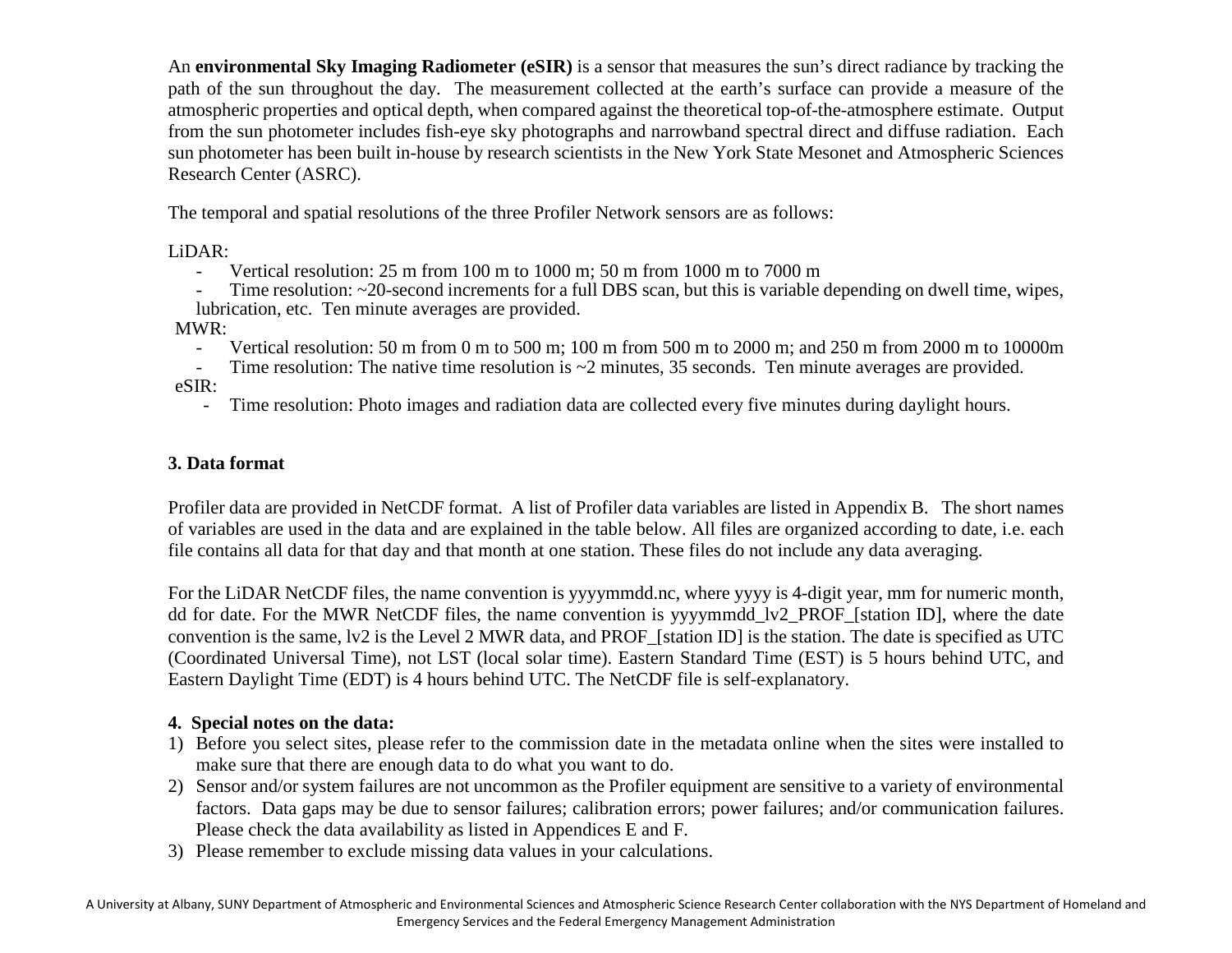- 4) When using the MWR data, please note the time since last calibration (Appendices C and D). The sensor may drift out of calibration with time. TIP calibrations are done as often as every 2 weeks, whereas LN2 calibrations are done every 4 to 6 months.
- 5) Although some QA/QC procedures are applied to the data to flag erroneous data, there might still be some undetected errors. Please make your own judgement on questionable data.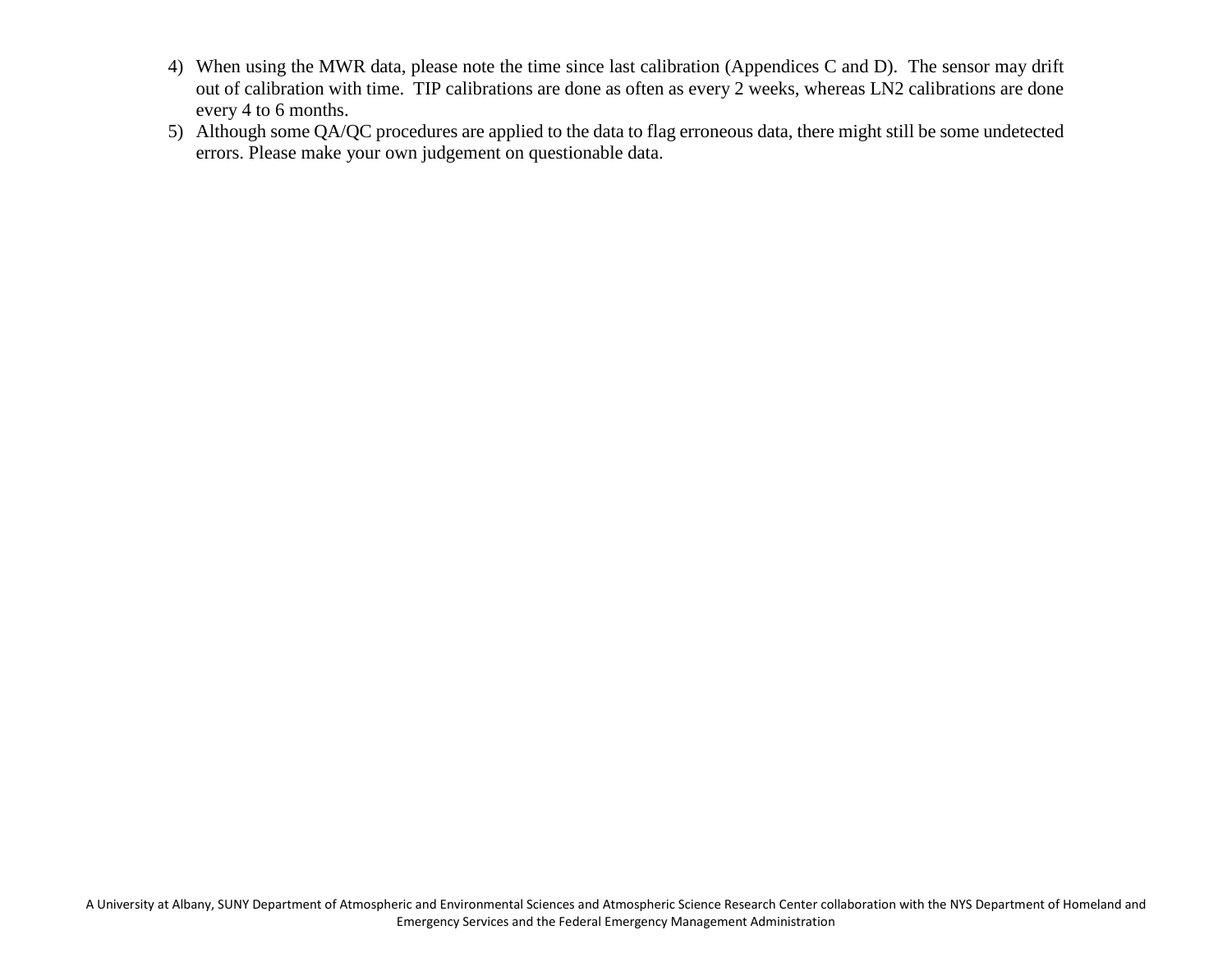## **APPENDIX A: SITE INFORMATION**

| <b>STID</b> | <b>NAME</b>       | LAT (DEG) | LON (DEG)    | <b>ELEVATION</b> | <b>COUNTY</b>   | <b>COMMISSION</b> |
|-------------|-------------------|-----------|--------------|------------------|-----------------|-------------------|
|             |                   |           |              |                  |                 | <b>DATE</b>       |
|             |                   |           |              |                  |                 |                   |
| PROF ALBA   | Albany            | 42.75175  | $-73.81128$  | 83.07            | Albany          | 2017-09-01        |
|             |                   |           |              |                  |                 | 00:00:00 UTC      |
| PROF BELL   | <b>Belleville</b> | 43.78823  | $-76.11765$  | 152.1            | Jefferson       | 2017-03-03        |
|             |                   |           |              |                  |                 | 00:00:00 UTC      |
| PROF BRON   | <b>Bronx</b>      | 40.872481 | -73.893522   | 59.31            | <b>Bronx</b>    | 2017-09-12        |
|             |                   |           |              |                  |                 | 22:00:00 UTC      |
| PROF BUFF   | <b>Buffalo</b>    | 42.99359  | $-78.79461$  | 185.39           | Erie            | 2017-03-29        |
|             |                   |           |              |                  |                 | 20:00:00 UTC      |
| PROF CHAZ   | Chazy             | 44.889    | $-73.46634$  | 74.29            | Clinton         | 2017-03-02        |
|             |                   |           |              |                  |                 | 16:30:00 UTC      |
| PROF CLYM   | Clymer            | 42.02143  | $-79.62746$  | 457.45           | Chautauqua      | 2017-03-22        |
|             |                   |           |              |                  |                 | 23:00:00 UTC      |
| PROF EHAM   | East              | 40.970394 | $-72.20094$  | 22.97            | Suffolk         | 2017-04-27        |
|             | Hampton           |           |              |                  |                 | 19:00:00 UTC      |
| PROF JORD   | Jordan            | 43.068747 | -76.469993   | 129.46           | Onondaga        | 2016-11-21        |
|             |                   |           |              |                  |                 | 17:57:00 UTC      |
| PROF OWEG   | Owego             | 42.024938 | $-76.253072$ | 464.45           | Tioga           | 2017-05-02        |
|             |                   |           |              |                  |                 | 14:00:00 UTC      |
| PROF QUEE   | Queens            | 40.734335 | -73.815856   | 52.89            | Queens          | 2017-06-09        |
|             |                   |           |              |                  |                 | 19:00:00 UTC      |
| PROF REDH   | <b>Red Hook</b>   | 41.99983  | $-73.88412$  | 72.85            | <b>Dutchess</b> | 2017-04-17        |
|             |                   |           |              |                  |                 | 20:17:43 UTC      |
| PROF STAT   | Staten            | 40.604014 | -74.148499   | 34.43            | Richmond        | 2017-06-08        |
|             | Island            |           |              |                  |                 | 20:35:07 UTC      |
| PROF STON   | Stony             | 40.919579 | -73.133284   | 55.1             | Suffolk         | 2018-04-12        |
|             | <b>Brook</b>      |           |              |                  |                 | 22:00:00 UTC      |
| PROF SUFF   | Suffern           | 41.133034 | -74.085979   | 191.87           | Rockland        | 2017-02-25        |
|             |                   |           |              |                  |                 | 02:15:00 UTC      |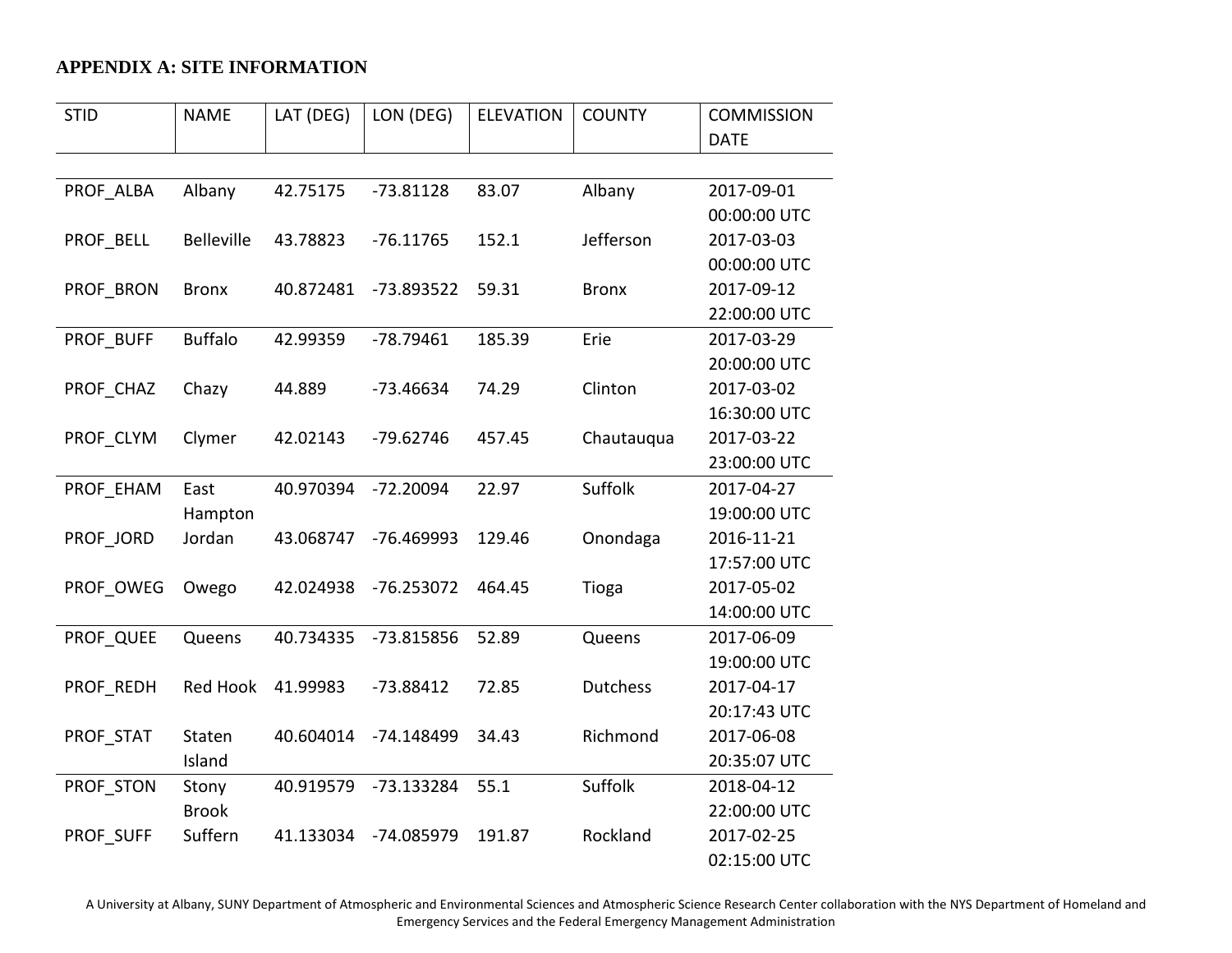| PROF TUPP | Tupper  |          | 44.224256 -74.441052 | 525.2 | <b>Franklin</b> | 2017-01-30   |
|-----------|---------|----------|----------------------|-------|-----------------|--------------|
|           | Lake    |          |                      |       |                 | 21:00:00 UTC |
| PROF WANT | Wantagh | 40.65025 | -73.5054             | 18.25 | Nassau          | 2017-04-26   |
|           |         |          |                      |       |                 | 21:00:00 UTC |
| PROF WEBS | Webster | 43.2601  | -77.41238            | 95.6  | Monroe          | 2017-03-23   |
|           |         |          |                      |       |                 | 17:00:00 UTC |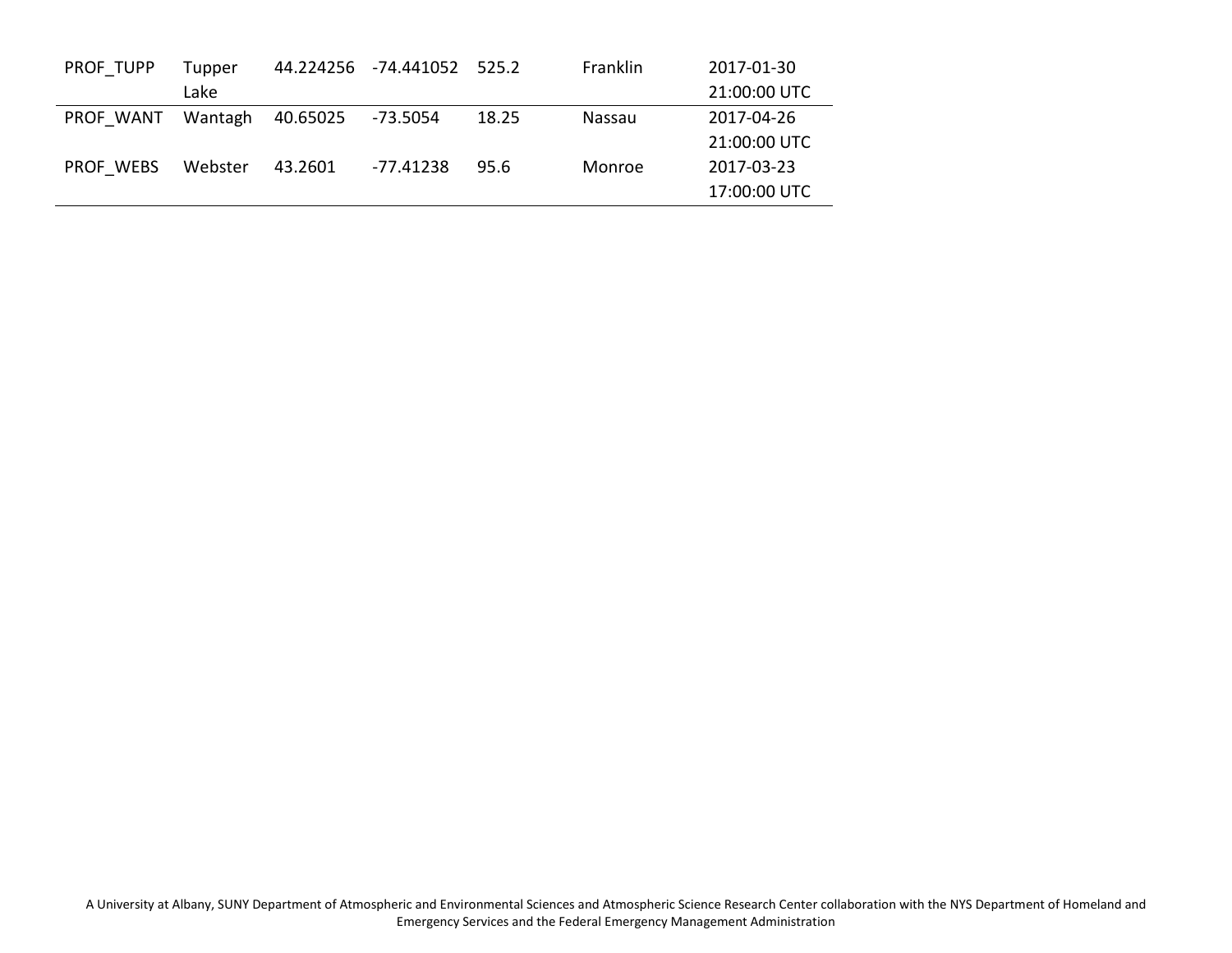### **APPENDIX B: VARIABLE LIST**

### **LiDAR Variables**

• **Environmental**

| Short name                         | Long_name                         | <b>Units</b>       |
|------------------------------------|-----------------------------------|--------------------|
| disk occupation                    | disk occupation                   | %                  |
| disk_occupation_samples            | number of samples for disk        | N/A                |
|                                    | occupation statistics             |                    |
| gps_lat                            | <b>GPS latitude</b>               | degrees north      |
| gps_lat_samples                    | number of samples for gps lat     | N/A                |
|                                    | statistics                        |                    |
| gps_lon                            | <b>GPS longitude</b>              | degrees east       |
| gps_lon_samples                    | number of samples for gps lon     | N/A                |
|                                    | statistics                        |                    |
| internal dew point                 | internal dew point                | $\rm ^{\circ}C$    |
| internal dew point samples         | number of samples for internal    | N/A                |
|                                    | dew point statistics              |                    |
| internal relative humidity         | internal relative humidity        | %                  |
| internal relative humidity samples | number of samples for internal    | N/A                |
|                                    | relative humidity statistics      |                    |
| internal_temperature               | internal temperature              | $\rm ^{\circ}C$    |
| internal_temperature_samples       | number of samples for internal    | N/A                |
|                                    | temperature statistics            |                    |
| pitch                              | pitch angle                       | degrees            |
| pitch samples                      | number of samples for pitch       | N/A                |
|                                    | statistics                        |                    |
| roll                               | roll angle                        | degrees            |
| roll samples                       | number of samples for roll        | N/A                |
|                                    | statistics                        |                    |
| stat                               | statistic performed over interval | N/A                |
| time                               | time                              | milliseconds since |
|                                    |                                   | start of day       |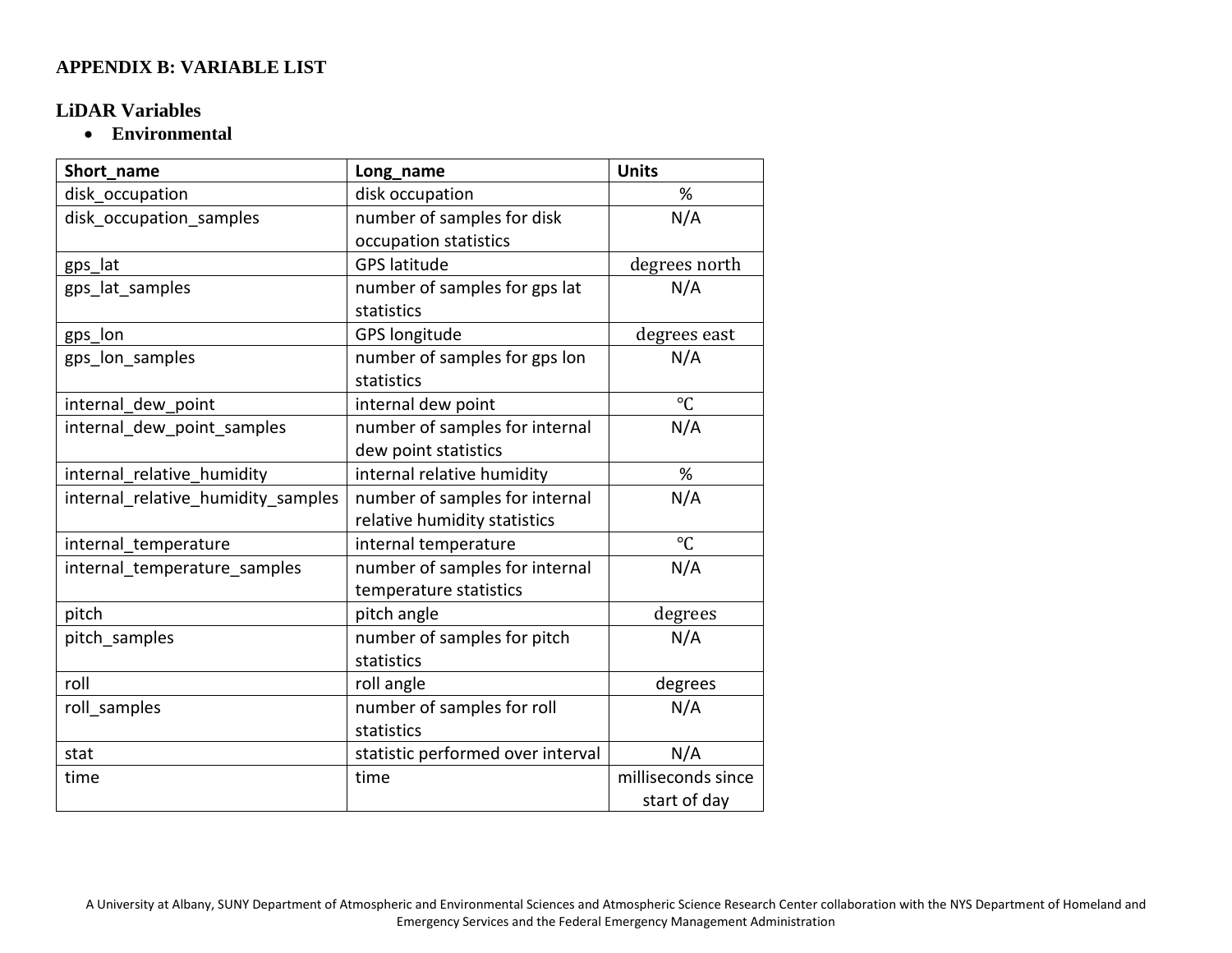• **Radial**

| Short_name            | Long_name                       | <b>Units</b>       | <b>Variable Status</b> |
|-----------------------|---------------------------------|--------------------|------------------------|
| azimuth               | azimuth angle                   | degree             | From LiDAR             |
| cnr                   | carrier to noise ratio          | dB                 | From LiDAR             |
| confidence            | confidence index                | percent            | From LiDAR             |
| direction             | wind from direction             | degree             | Calculated by NYSM     |
| drws                  | dispersion radial<br>wind speed | m/s                | From LiDAR             |
| elevation             | elevation angle                 | degree             | From LiDAR             |
| error                 | mean error                      | N/A                | From LiDAR             |
| los                   | line of sight index             | N/A                | From LiDAR             |
| range                 | height                          | m                  | From LiDAR             |
| reconstruction status | status for                      | N/A                | Calculated by NYSM     |
|                       | reconstructed wind              |                    |                        |
|                       | data                            |                    |                        |
| rws                   | radial wind speed               | m/s                | From LiDAR             |
| sequence              | sequence ID                     | N/A                | From LiDAR             |
| status                | status                          | N/A                | From LiDAR             |
| time                  | time                            | milliseconds       | From LiDAR             |
|                       |                                 | since start of day |                        |
| u                     | eastward wind                   | m/s                | Calculated by NYSM     |
| $\mathsf{v}$          | northward wind                  | m/s                | Calculated by NYSM     |
| velocity              | wind speed                      | m/s                | Calculated by NYSM     |
| w                     | upward air velocity             | m/s                | Calculated by NYSM     |

NOTE: Each LiDAR configuration and scanning scenario gets its own radial NetCDF group. When using this data, the user should read each group's attributes to determine what the data represents. The group ID is subject to change over time, and multiple groups may exist in some instances.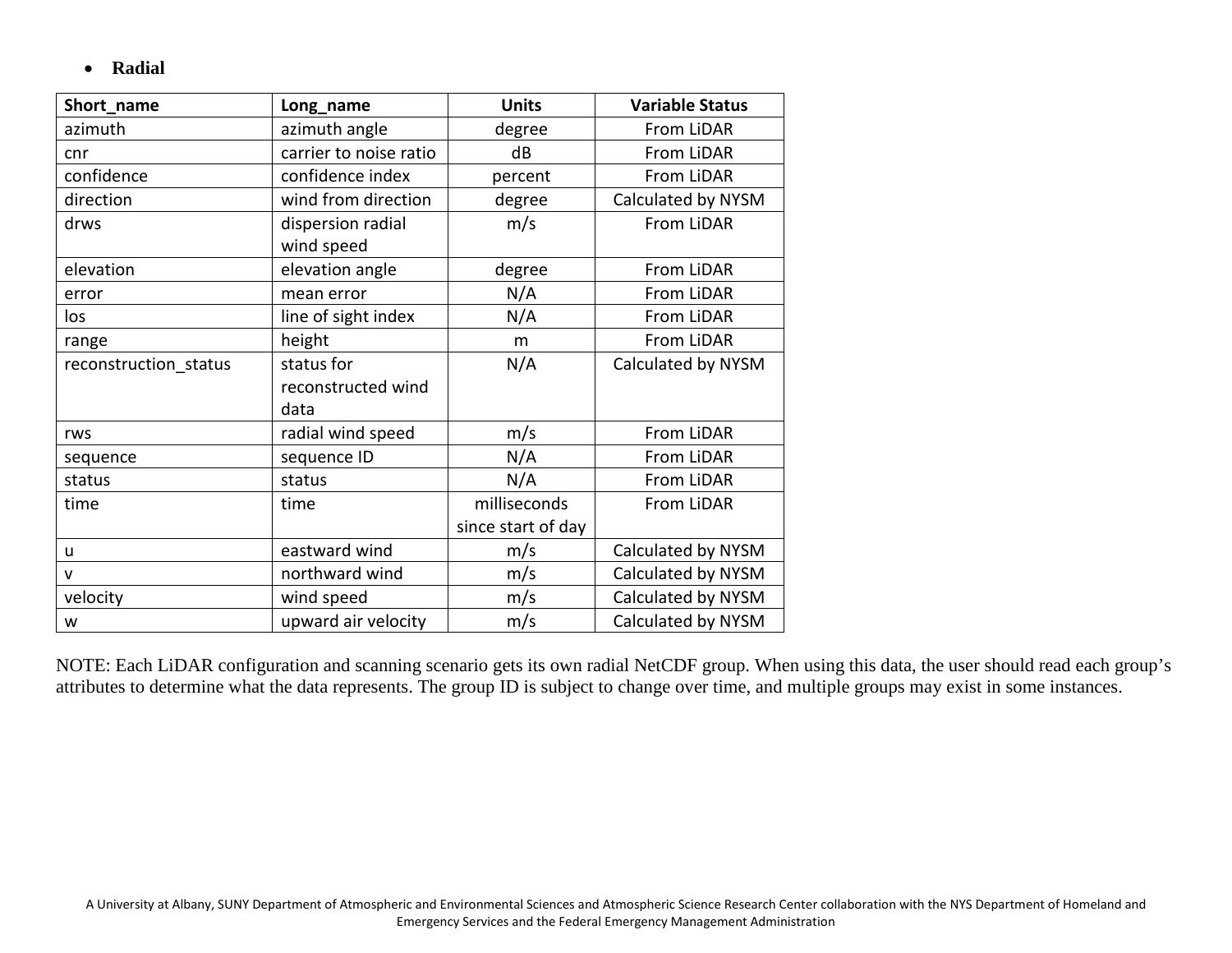#### **Microwave Radiometer**

## • **Coordinates**

| Short_name                | Long_name                                | <b>Units</b>       |
|---------------------------|------------------------------------------|--------------------|
| lv2 processor             | level 2 processor, indicating data angle | N/A                |
| range                     | height above the surface                 | m                  |
| surface_pressure          | air pressure at radiometer level         | mbar               |
| surface_qc                | quality flag for surface observations    | N/A                |
| surface relative humidity | relative humidity at radiometer level    | %                  |
| surface temperature       | air temperature at radiometer level      | К                  |
| time integrated           | time values used for integrated          | milliseconds since |
|                           | measurements                             | start of day       |
| time surface              | time values used for surface             | milliseconds since |
|                           | measurements                             | start of day       |
| time vertical             | time values used for vertical profile    | milliseconds since |
|                           | measurements                             | start of day       |

## • **Variables**

| Short_name           | Long_name                 | <b>Units</b>     | <b>Coordinates Used</b>        |
|----------------------|---------------------------|------------------|--------------------------------|
| cloud base           | cloud base height         | km               | time_integrated, lv2_processor |
| integrated_liquid    | integrated liquid         | mm               | time_integrated, lv2_processor |
| integrated qc        | quality flag for          | N/A              | time integrated, lv2 processor |
|                      | integrated quantities     |                  |                                |
| integrated_vapor     | integrated vapor          | cm               | time integrated, lv2 processor |
| ir temperature       | infrared temperature      | К                | time surface                   |
|                      | observed from sky         |                  |                                |
| liquid               | liquid vertical profile   | g/m <sup>3</sup> | time vertical, lv2_processor,  |
|                      |                           |                  | range                          |
| liquid qc            | quality flag for liquid   | N/A              | time_vertical, lv2_processor   |
| rain flag            | raining indicator         | N/A              | time surface                   |
| relative humidity    | relative humidity         | %                | time vertical, lv2_processor,  |
|                      | vertical profile          |                  | range                          |
| relative humidity qc | quality flag for relative | N/A              | time vertical, lv2_processor   |
|                      | humidity                  |                  |                                |
| temperature          | air temperature           | К                | time_vertical, lv2_processor,  |
|                      | vertical profile          |                  | range                          |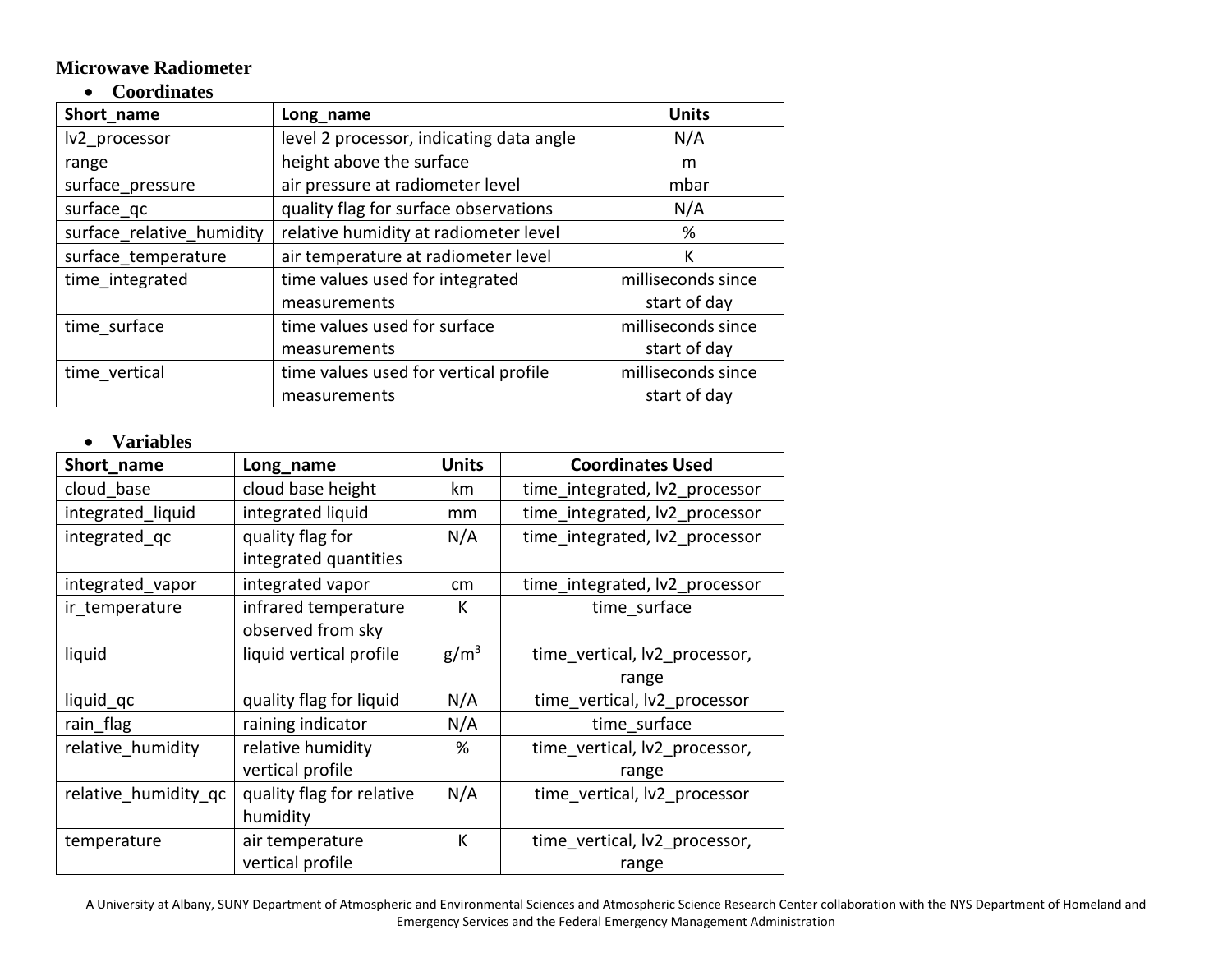| temperature qc   | quality flag for       | N/A              | time vertical, lv2 processor  |
|------------------|------------------------|------------------|-------------------------------|
|                  | temperature            |                  |                               |
| vapor density    | vapor density vertical | g/m <sup>3</sup> | time vertical, lv2 processor, |
|                  | profile                |                  | range                         |
| vapor density qc | quality flag for vapor | N/A              | time vertical, lv2 processor  |
|                  | density                |                  |                               |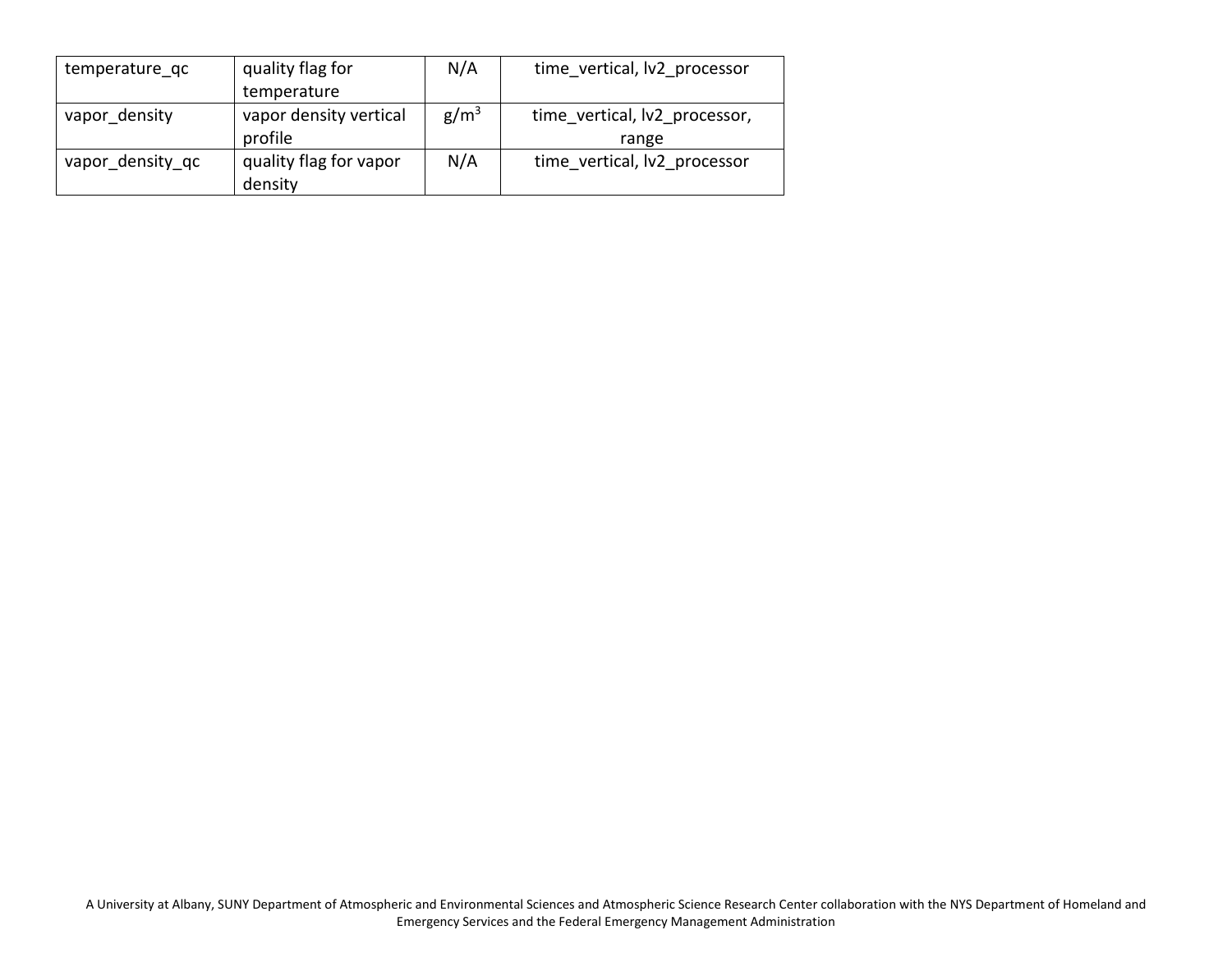#### **APPENDIX C:** LIQUID NITROGEN CALIBRATIONS FOR MICROWAVE RADIOMETER

| ALBA       | <b>BELL</b> | <b>BRON</b> | <b>BUFF</b> | <b>CLYM</b> | <b>CHAZ</b> | EHAM      | <b>JORD</b> | OWEG       | QUEE      | <b>REDH</b> | <b>STAT</b> |
|------------|-------------|-------------|-------------|-------------|-------------|-----------|-------------|------------|-----------|-------------|-------------|
| 6/6/2016   | 7/21/2016   | 3/3/2017    | 2/22/2017   | 9/13/2016   | 6/6/2016    | 9/15/2016 | 2/13/2018   | 7/21/2016  | 2/22/2017 | 8/25/2016   | 3/20/2017   |
| 2/22/2017  | 12/2/2016   | 3/8/2018    | 3/21/2018   | 11/2/2016   | 3/21/2018   | 11/2/2016 | 1/15/2019   | 12/6/2016  | 1/10/2018 | 11/17/2016  | 12/15/2017  |
| 9/26/2017  | 4/24/2018   | 12/20/2018  | 12/5/2018   | 9/27/2018   | 3/13/2019   | 1/25/2018 | 7/3/2019    | 2/12/2018  | 4/10/2019 | 12/20/2017  | 6/20/2018   |
|            |             |             |             |             |             |           | (failed)    |            |           |             |             |
| 2/28/2018  | 10/26/2018  | 8/9/2019    | 6/12/2019   | 4/4/2019    | 8/12/2019   | 7/19/2018 | 7/15/2019   | 10/12/2018 | 11/20/19  | 7/11/2018   | 12/19/2018  |
| 10/16/2018 | 6/6/2019    | 3/11/2020   |             | 10/9/2019   |             | 4/24/2019 | 1/23/2020   | 4/17/2019  |           | 10/31/2018  |             |
| 4/29/2019  | 12/12/2019  |             |             |             |             | 8/20/2019 |             |            |           | 5/28/19     |             |
|            |             |             |             |             |             |           |             | 2/12/2020  |           | (Factory)   |             |
| 10/7/2019  |             |             |             |             |             |           |             |            |           | 11/25/19    |             |
| (failed)   |             |             |             |             |             |           |             |            |           |             |             |
| 11/21/2019 |             |             |             |             |             |           |             |            |           |             |             |

| <b>STON</b> | <b>SUFF</b> | <b>TUPP</b> | <b>WANT</b> | <b>WEBS</b> |
|-------------|-------------|-------------|-------------|-------------|
| 2/14/2018   | 9/2/2016    | 9/13/2016   | 7/28/2016   | 7/21/2016   |
| 1/16/2019   | 11/8/2016   | 4/23/2018   | 12/6/2016   | 11/17/2016  |
| 4/25/2019   | 1/10/2018   | 2/28/2019   | 1/24/2018   | 4/2/2018    |
| 7/24/2019   | 6/12/2018   | 10/10/2019  | 3/27/2018   | 11/29/2018  |
| 2/20/2020   | 1/9/2019    |             | 1/17/2019   | 6/11/2019   |
|             | 6/27/2019   |             |             | 6/27/2019   |
|             |             |             | 7/24/2019   | (factory)   |
|             | 1/29/2020   |             | 2/14/2019   |             |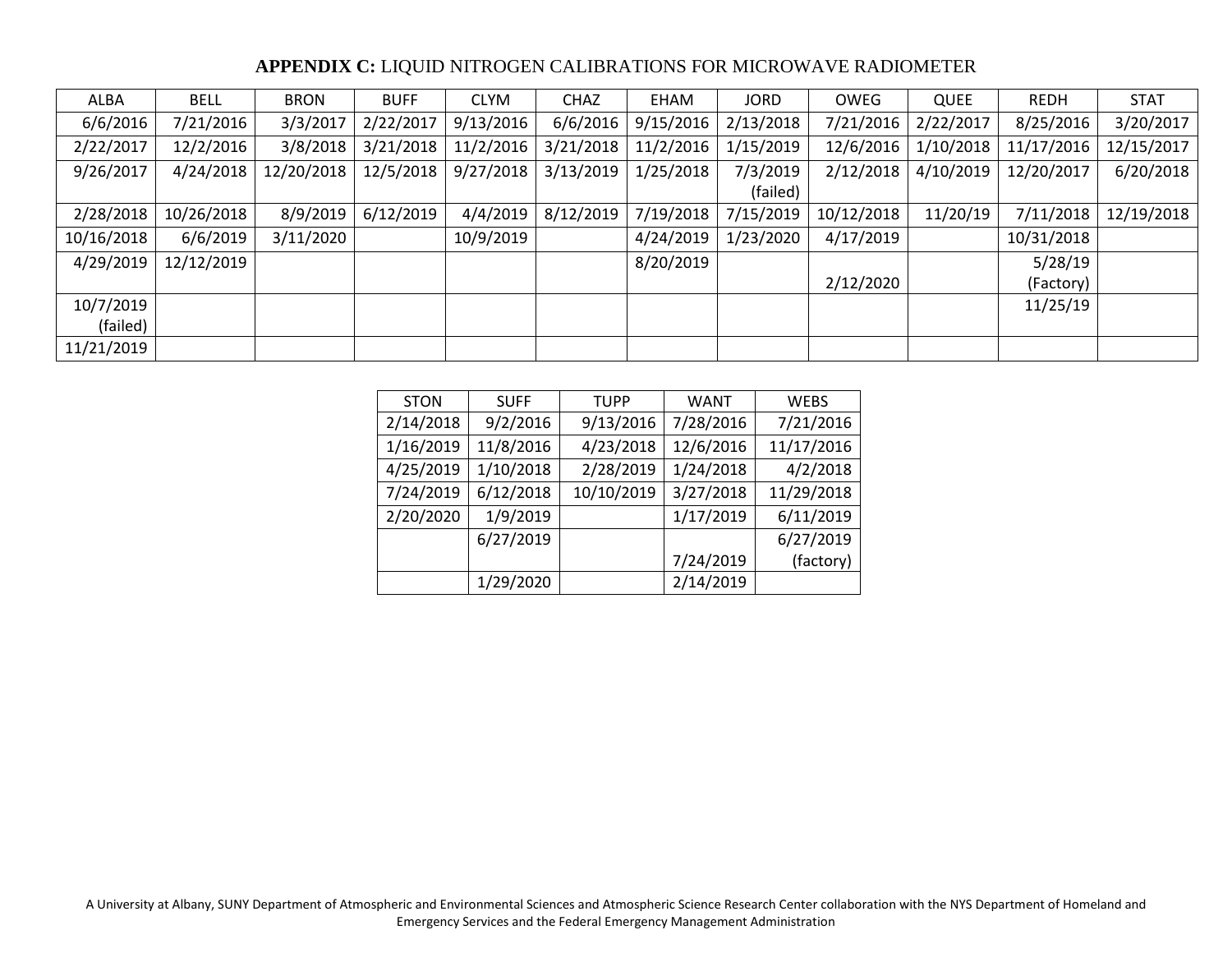| PROF_ALBA  | <b>PROF_BELL</b> | PROF_BRON  | <b>PROF_BUFF</b> | PROFF_CHAZ | PROF_CLYM  | PROF_EHAM  | PROF_JORD  | PROF_OWEG  |
|------------|------------------|------------|------------------|------------|------------|------------|------------|------------|
| 1/26/2018  | 3/6/2017         | 7/18/2018  | 11/8/2017        | 5/7/2018   | 4/11/2017  | 10/1/2017  | 12/13/2016 | 10/3/2017  |
| 5/31/2018  | 3/20/2017        | 4/5/2019   | 12/1/2017        | 6/1/2018   | 10/2/2017  | 10/18/2017 | 1/2/2017   | 10/20/2017 |
| 6/13/2018  | 10/11/2017       | 5/17/2019  | 12/16/2017       | 6/13/2018  | 10/20/2017 | 11/7/2017  | 1/3/2017   | 11/8/2017  |
| 6/27/2018  | 11/30/2017       | 6/7/2019   | 1/4/2018         | 6/29/2018  | 4/23/2018  | 11/30/2017 | 9/17/2017  | 12/1/2017  |
| 1/5/2019   | 12/18/2017       | 7/14/2019  | 2/12/2018        | 9/24/2019  | 5/7/2018   | 12/17/2017 | 10/2/2017  | 12/19/2017 |
| 1/18/2019  | 1/3/2018         | 9/11/2019  | 3/19/2018        | 12/9/2018  | 6/1/2018   | 1/4/2018   | 10/18/2017 | 1/4/2018   |
| 2/6/2019   | 2/13/2018        | 11/18/2019 | 4/9/2018         | 1/25/2019  | 6/13/2018  | 4/8/2018   | 1/3/2018   | 3/19/2018  |
| 3/14/2019  | 4/23/2018        | 12/10/2019 | 4/23/2018        | 2/25/2019  | 6/29/2018  | 4/23/2018  | 3/22/2018  | 4/9/2018   |
| 4/6/2019   | 5/7/2018         | 1/22/2020  | 5/7/2018         | 3/17/2019  | 1/25/2019  | 5/7/2018   | 4/23/2018  | 4/23/2018  |
| 5/19/2019  | 6/1/2018         | 2/4/2020   | 6/1/2018         | 4/10/2019  | 3/18/2019  | 5/31/2018  | 6/1/2018   | 6/1/2018   |
| 6/7/2019   | 1/4/2019         |            | 6/13/2018        | 5/18/2019  | 4/11/2019  | 6/15/2018  | 6/13/2018  | 6/13/2018  |
| 7/13/2019  | 1/14/2019        |            | 6/29/2018        | 6/7/2019   | 5/21/2019  | 6/29/2018  | 6/28/2018  | 6/29/2018  |
| 9/17/2019  | 3/13/2019        |            | 1/4/2019         | 7/14/2019  | 6/21/2019  | 1/4/2019   | 1/5/2019   | 1/8/2019   |
| 11/18/2019 | 3/28/2019        |            | 1/22/2019        | 9/22/2019  | 11/18/2019 | 1/25/2019  | 1/24/2019  | 1/25/2019  |
| 12/9/2019  | 5/18/2019        |            | 5/19/2019        | 11/18/2019 | 12/9/2019  | 2/3/2019   | 2/23/2019  | 2/26/2019  |
| 1/6/2020   | 6/7/2019         |            | 6/8/2019         | 12/9/2019  | 1/6/2020   | 3/13/2019  | 4/6/2019   | 4/9/2019   |
| 1/22/2020  | 7/15/2019        |            | 6/21/2019        | 1/6/2020   | 1/22/2020  | 3/28/2019  | 5/18/2019  | 4/12/2019  |
| 2/4/2020   | 9/17/2019        |            | 7/17/2019        | 1/22/2020  | 2/4/2020   | 6/7/2019   | 6/7/2019   | 6/21/2019  |
|            | 11/18/2019       |            |                  | 2/4/2020   |            | 7/9/2019   | 7/13/2019  | 7/18/2019  |
|            | 12/9/2019        |            |                  |            |            | 9/19/2019  | 9/18/2019  | 9/25/2019  |
|            | 1/6/2020         |            |                  |            |            | 11/18/2019 | 11/18/2019 | 11/18/2019 |
|            | 1/22/2020        |            |                  |            |            | 12/9/2019  | 12/9/2019  | 12/10/2019 |
|            | 2/4/2020         |            |                  |            |            | 1/6/2020   | 1/6/2020   | 1/6/2020   |
|            |                  |            |                  |            |            | 1/22/2020  | 1/10/2020  | 1/24/2020  |
|            |                  |            |                  |            |            | 1/24/2020  | 1/22/2020  |            |
|            |                  |            |                  |            |            | 2/4/2020   | 2/4/2020   |            |

# **APPENDIX D:** TIP CALIBRATION Dates FOR MICROWAVE RADIOMETER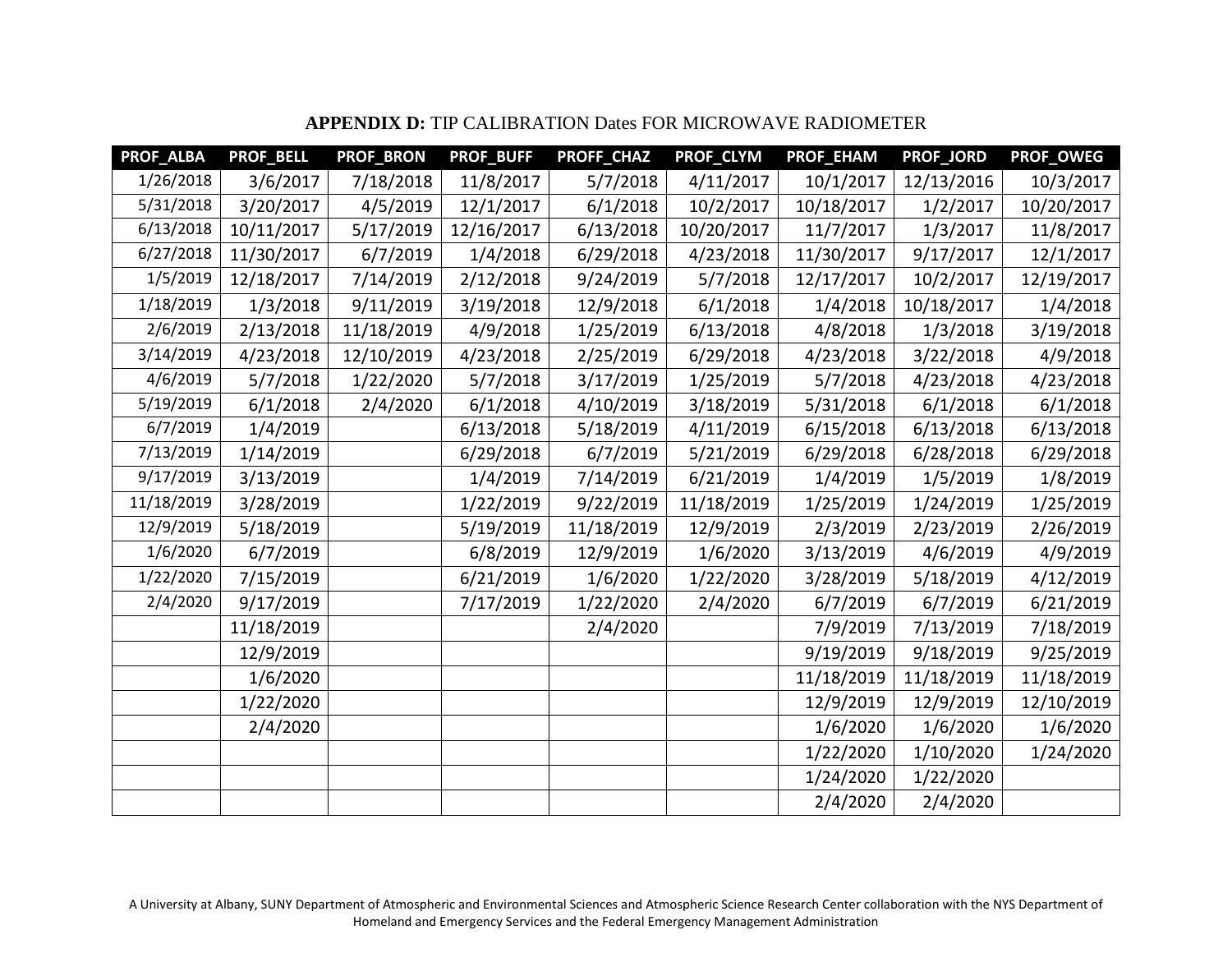| <b>PROF_QUEE</b> | PROF_REDH  | PROF_STAT  | <b>PROF_STON</b> | <b>PROF_SUFF</b> | PROF_TUPP  | PROF_WANT  | <b>PROF_WEBS</b> |
|------------------|------------|------------|------------------|------------------|------------|------------|------------------|
| 1/17/2017        | 9/27/2017  | 6/1/2018   | 3/8/2017         | 2/25/2017        | 9/2/2016   | 7/12/2017  | 10/20/2017       |
| New sensor       | 10/15/2017 | 6/13/2018  | 1/4/2019         | 10/2/2017        | 9/6/2017   | 10/19/2017 | 4/9/2018         |
| 5/7/2018         | 11/3/2017  | 12/31/2018 | 1/23/2019        | 10/19/2017       | 10/1/2017  | 11/7/2019  | 4/23/2018        |
| 5/31/2018        | 12/5/2017  | 1/19/2019  | 2/15/2019        | 11/4/2017        | 11/28/2017 | 11/29/2017 | 5/7/2018         |
| 6/13/2018        | 4/18/2018  | 2/23/2019  | New sensor       | 12/1/2017        | 12/22/2017 | 12/16/2017 | 6/1/2018         |
| 6/27/2018        | 5/5/2018   | 3/20/2019  | 9/12/2019        | 12/16/2017       | 3/16/2018  | 1/4/2018   | 6/13/2018        |
| 12/5/2018        | 6/13/2018  | 5/17/2019  | 11/18/2019       | 1/4/2018         | 5/7/2018   | 2/12/2018  | 6/29/2018        |
| 1/25/2019        | 6/28/2018  |            | 12/9/2019        | 2/13/2018        | 6/1/2018   | 3/19/2018  | 1/24/2019        |
| 2/22/2019        | 12/24/2018 |            | 1/10/2019        | 3/16/2018        | 6/13/2018  | 4/7/2018   | 2/26/2019        |
| 4/11/2019        | New sensor |            | 1/22/2019        | 4/23/2018        | 6/29/2018  | 4/23/2018  | 4/12/2019        |
| 5/21/2019        | 7/10/2019  |            | 2/4/2020         | 5/7/2018         | 1/4/2019   | 5/7/2019   | 5/23/2019        |
| 6/7/2019         | 9/21/2019  |            |                  | 5/31/2018        | 1/23/2019  | 5/31/2018  | 6/11/2019        |
| 7/13/2019        | 11/18/2019 |            |                  | 6/13/2018        | 2/15/2019  | 1/6/2019   | 6/21/2019        |
| 9/22/2019        | 12/9/2019  |            |                  | 6/27/2018        | 4/3/2019   | 1/23/2019  | 6/27/2019        |
| 12/9/2019        | 1/6/2020   |            |                  | 1/8/2019         | 5/21/2019  | 2/15/2019  | 10/1/2019        |
| 1/6/2020         | 1/22/2020  |            |                  | 1/19/2019        | 6/8/2019   | 4/7/2019   | 11/18/2019       |
| 1/22/2020        | 2/4/2020   |            |                  | 2/15/2019        | 7/8/2019   | 5/19/2019  | 12/9/2019        |
| 2/4/2020         |            |            |                  | 4/3/2019         | 11/18/2019 | 6/7/2019   | 1/6/2020         |
|                  |            |            |                  | 5/21/2019        | 12/9/2019  | 7/13/2019  | 2/3/2020         |
|                  |            |            |                  | 6/8/2019         | 1/6/2020   | 9/14/2019  | 2/4/2020         |
|                  |            |            |                  | 7/14/2019        | 1/22/2020  | 11/18/2019 |                  |
|                  |            |            |                  | 9/20/2019        | 2/4/2020   | 12/9/2019  |                  |
|                  |            |            |                  | 11/18/2019       |            | 1/6/2020   |                  |
|                  |            |            |                  | 12/9/2019        |            | 1/22/2020  |                  |
|                  |            |            |                  | 1/6/2020         |            | 2/4/2020   |                  |
|                  |            |            |                  | 1/22/2020        |            |            |                  |
|                  |            |            |                  | 2/4/2020         |            |            |                  |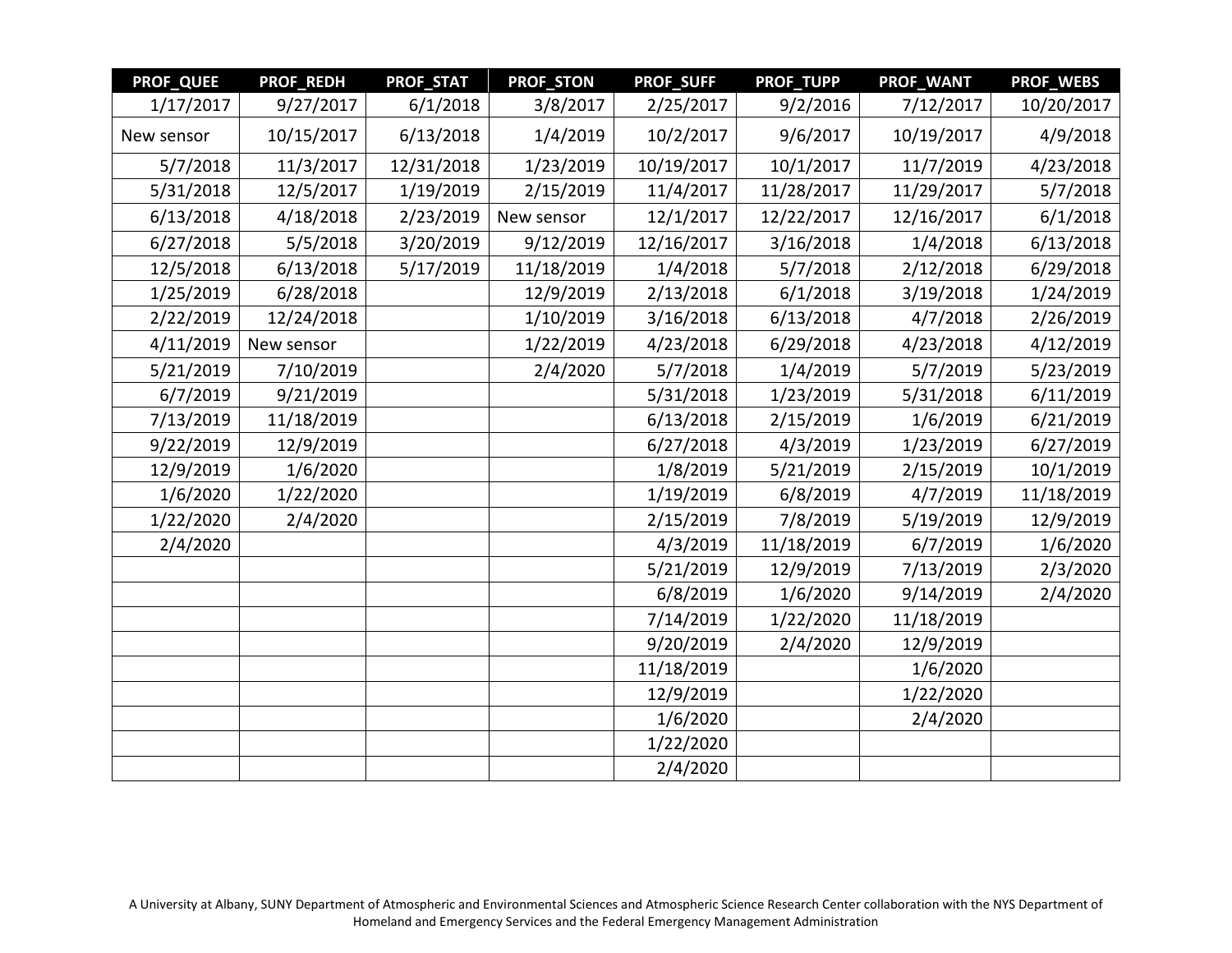## **APPENDIX E:** MAJOR DATA GAPS IN MICROWAVE RADIOMETERY DATA (updated through April 2020; some data available even during gap periods)

| <b>STID</b> | Gap in data (Dates)    | Reason                                             |
|-------------|------------------------|----------------------------------------------------|
|             |                        |                                                    |
| PROF ALBA   | $3/15/18 - 05/9/18$    | Failed k-band TEC; Instrument sent to Radiometrics |
|             |                        | for repair                                         |
| PROF BELL   | $2/5/19 - 03/7/19$     | Superblower not active.                            |
| PROF BRON   | $6/8/18 - 08/3/18$     | Failed v-band noise diode                          |
|             | $2/5/19 - 3/19/19$     | Failed laptop hard drive                           |
|             | $*6/14/19 - 6/17/19$ & | *Laptop Restart, unable to re-establish            |
|             | $9/13/19 - 9/16/19$ &  | communication*                                     |
|             | $10/4/19 - 10/8/19$ &  |                                                    |
|             | $10/11/19 - 10/14/19$  |                                                    |
|             | & 10/28/19 -           |                                                    |
|             | $11/5/19*$             |                                                    |
| PROF BUFF   | $9/17/19$ – present    | Roof repairs at host location.                     |
| PROF CHAZ   | $3/2/17 - 4/25/18$     | Communication issues then a failed K-Band          |
| PROF CLYM   | $6/22/17 - 6/28/17$    | Unknown                                            |
| PROF EHAM   | $6/1/17 - 8/31/17$     | Communication issues.                              |
|             | $2/8/18 - 2/22/18$     | Communication issues.                              |
|             | $6/08/18 - 6/14/18$    | Failed laptop hard drive                           |
| PROF JORD   | $6/1/17 - 8/31/17$     | Roof repairs; site taken offline                   |
|             | $9/24/17 - 12/21/17$   | <b>Communication issues</b>                        |
|             | $1/7/18 - 5/7/18$      | Laptop hard drive failure followed by              |
|             |                        | communications issues.                             |
| PROF OWEG   | None                   |                                                    |
| PROF QUEE   | $1/1/18 - 3/9/18$      | Failed k-band; IRT problems                        |
|             | $4/3/19 - 4/10/19$     | Laptop problems                                    |
| PROF REDH   | $4/11/17 - 4/14/17$    | Unhealthy K-band and V-band                        |
|             | $2/22/19 - 6/17/19$    | Failed k-band                                      |
|             | $8/7/19 - 8/29/19$     | Laptop unexpected restart; hundereds of restart.   |
|             | $2/23/20 - 3/3/20$     | Damaged data cable.                                |
| PROF STAT   | $4/13/19$ – present    | K-band noise diode failure and Laptop hard drive   |
|             |                        | failure.                                           |
| PROF STON   | $6/1/18 - 6/05/18$     | Unexpected laptop restart.                         |
|             | $10/11/18 - 7/26/19$   | Failed v-band noise diode                          |
|             | $8/21/19 - 8/27/19$    | Unknown                                            |
|             | $1/22/20 - 1/27/20$    | <b>Operator Error</b>                              |
| PROF SUFF   | $9/1/17 - 9/30/17$     | Unknown                                            |
|             | $12/19/17 - 12/31/17$  | Communications issues.                             |
| PROF TUPP   | $1/27/17 - 7/28/17$    | Communication issues.                              |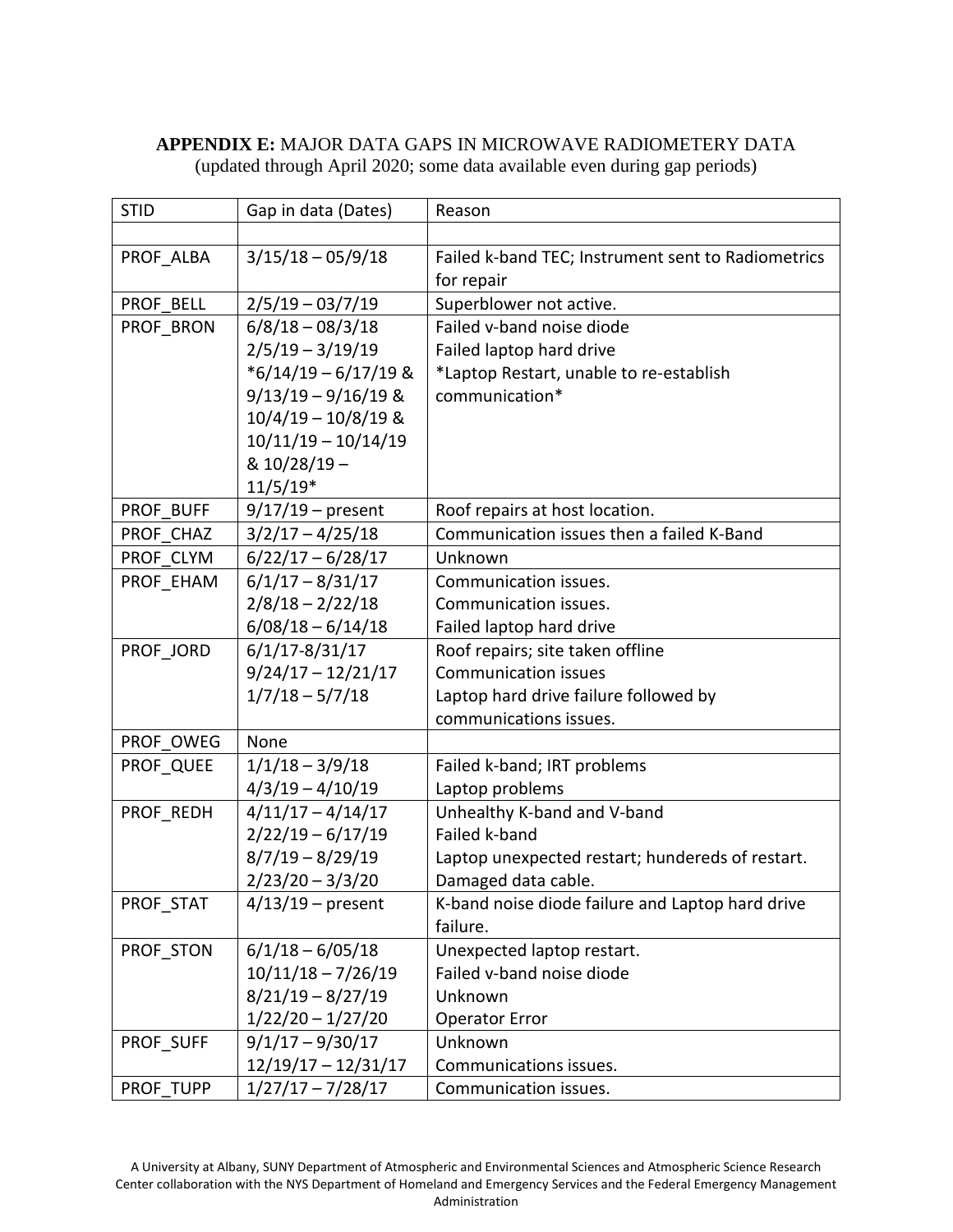|           | $8/20/17 - 9/6/17$   | Communications issues.                          |
|-----------|----------------------|-------------------------------------------------|
|           | $1/25/18 - 2/2/18$   | Laptop died due to power outage; req'd restart  |
|           | $7/22/18 - 08/08/18$ | Laptop died due to power outage; req'd restart. |
|           | $12/1/18 - 12/5/18$  | Laptop died due to power outage; req'd restart. |
| PROF WANT | $9/23/17 - 10/4/17$  | Laptop died due to power outage; req'd restart. |
| PROF WEBS | $2/20/18 - 3/28/18$  | Failed laptop hard drive,                       |
|           | $6/24/19 - 8/7/19$   | K-Band noise diode failure.                     |
|           | $9/16/19 - 9/30/19$  | LiDAR stopped due to bad data caused by radome  |
|           |                      | buckling.                                       |
|           | $3/19/20 - 4/3/20$   | Communications issues.                          |